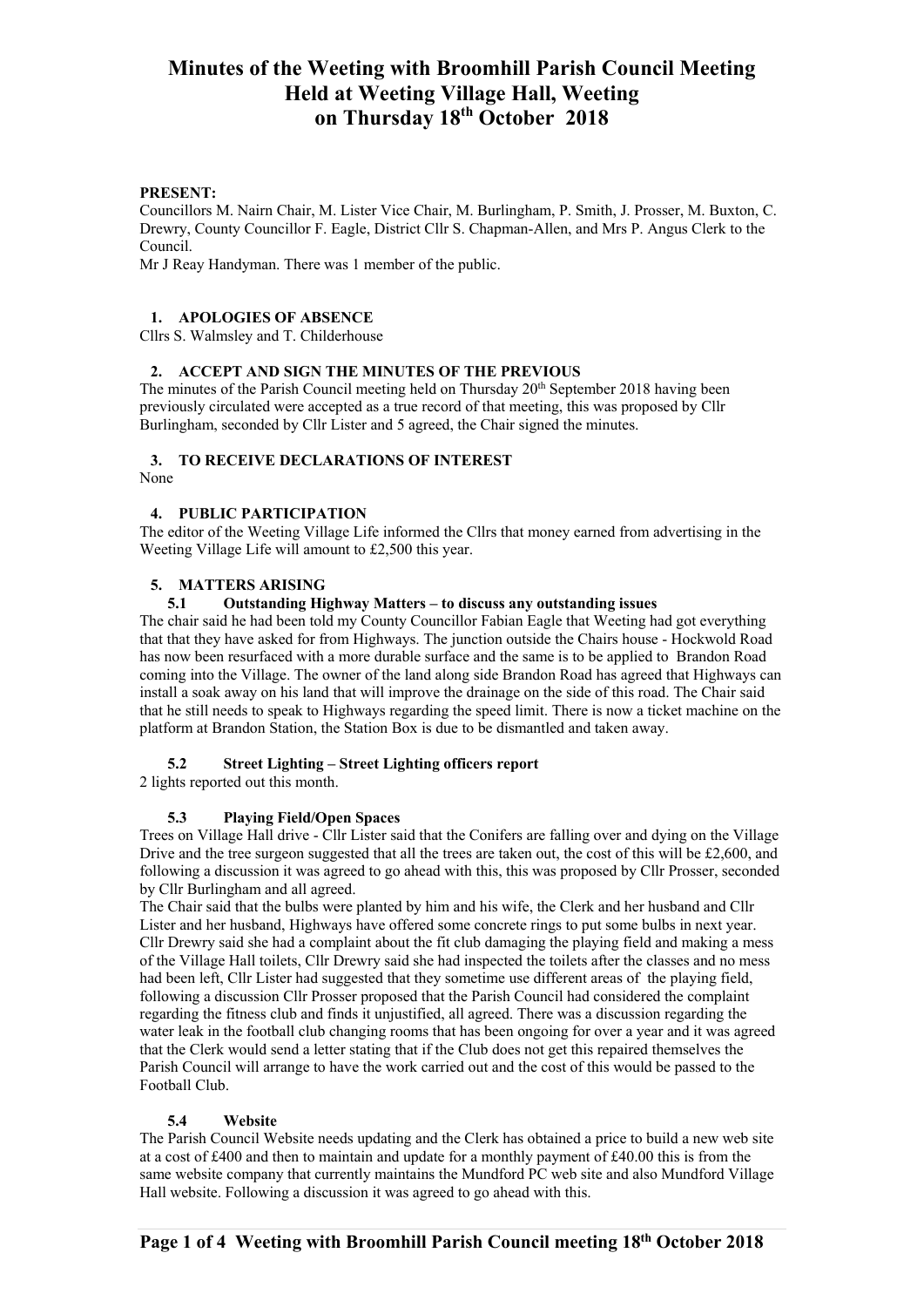#### **5.5 Risk Assessment and Health and Safety Policy – to be signed off by the Chair and Clerk for 2018 reports**

The risk assessment was carried out in September by the Clerk and Cllr Lister, copies of this had been previously circulated to the Cllrs, there were no major issues. The Clerk had not brought the copies to be signed to the meeting and it was agreed that the Chair and Clerk would sign off the copies the next day after the meeting.

## **5.6 November meeting**

There will be no meeting in November – the next meeting will be on the  $20<sup>th</sup>$  December 2018

# **6. REPORTS**

# **6.1 Chairman's Report**

The Chair had reported on most things earlier in the meeting. However, he did point out that the boxes strapped to some of the signs on the side of the roads in Weeting are radar boxes checking the number of vehicles speeding in the Village.

# **6.2 Clerks Report**

- Carried out risk assessment with Cllr Lister and updated the list
- Reported fallen tree branches in Angerstein Close to Breckland Council
- Contacted website builder regarding new website for Weeting
- Purchased new signs for Children play area and the Adults fitness equipment area.
- Called Diddlington regarding laurels told to call end of November when we require them
- Put in Vat claim for June to September for a total of £784.11
- Sent letter to Lawsons regarding rubbish outside the flats
- Organized Christmas tree to be delivered on 28th/29th November and Westcotec to come to site on Friday 30th with cherry picker
- Worked out estimated spend for 2018 to 2019 in readiness for Budget setting in December

# **6.3 Village Handyman Report**

- Mr Murrfit tipped half a load of topsoil by the WPC store which was then heaped up with a shovel to make the pile smaller and range netting has been put around the topsoil.
- Fitted 2 rails on play area fence alongside the rotting rails.
- Rendered over the graffiti on the building by the playing field.
- Cleaned/washed the Hockwold Road bus shelter.
- Put up the new signs in the play area and adult fitness area.
- Replaced broken marker posts, two in Parrots Piece car park and one at entrance to Village Hall car park.
- Replaced seven orange reflectors.

# **6.4 Bowls Club Report**

The School children will be taking some poppy arrangements to the Bowls Club that will be displayed in the Club.

# **6.5 Village Hall Report**

Nothing to report.

# **6.6 Football Club Report**

Cllr Smith said that he will let the Club know that the Clerk will be writing to them regarding the repair that needs to be carried out on the water leak in their changing room.

# **6.7 District Councillors Report**

Cllr Chapman-Allen said to let him know or contact Breckland Council direct on their website regarding noisy dogs. Letters have been sent to Flagship tenants instructing them to clean up the front of their properties. He and Cllr Nairn have been invited to attend a meeting regarding Brandon Railway Station so please let him or Cllr Nain know if you have any concerns regarding the station, the Chair said that there is concern that people may have to pay to park at the station. The Parish Clerk will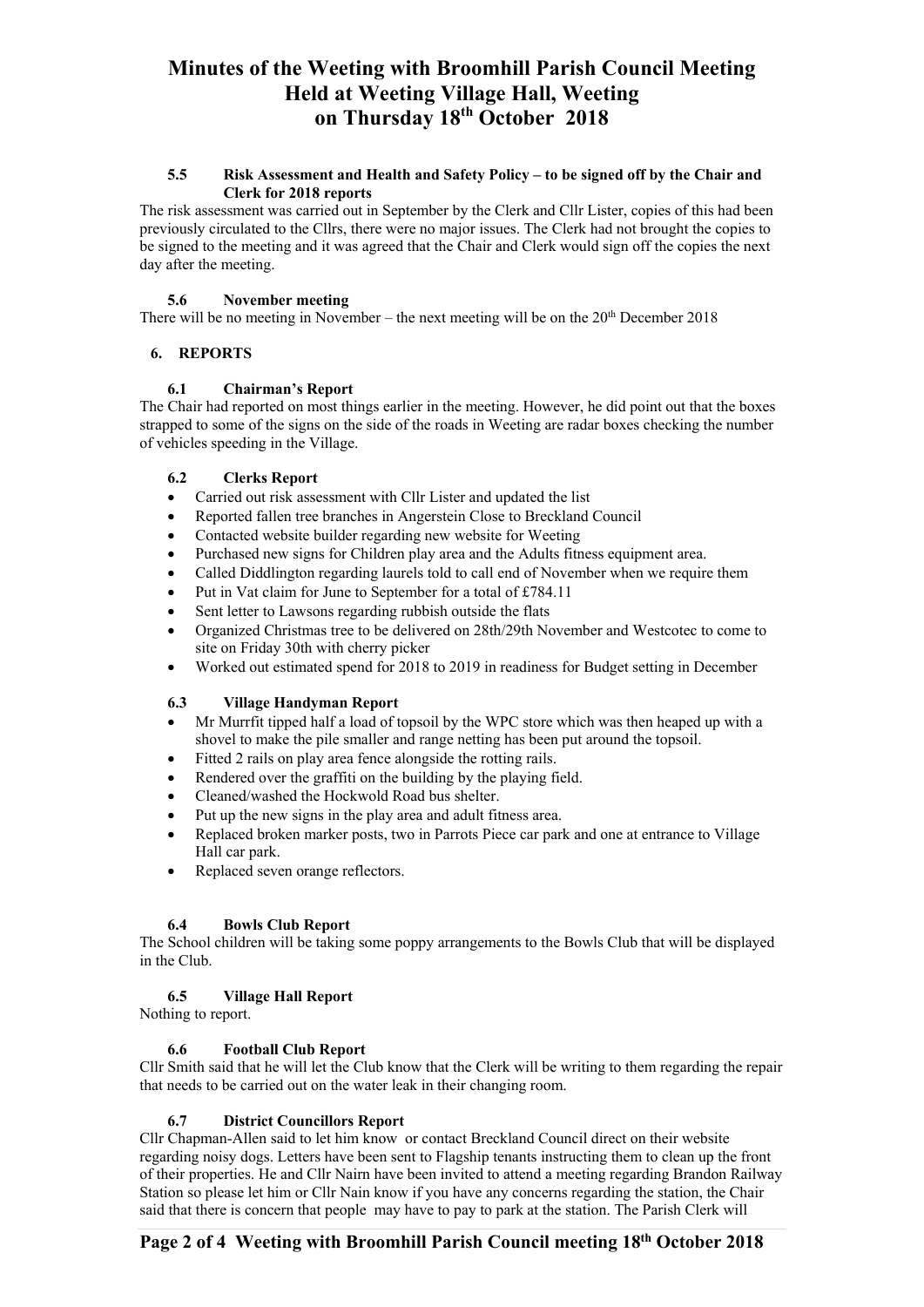receive a letter from Breckland Council to inform that her there will be no Council Tax grant after this year. He will be attending a Local Plan meeting next week. Breckland have 3,000 granted planning permissions across the district that have not been started. Town and Parish Forum will be early January 2019 and he asked the Chairman if there is anything that he would wish to be on the Agenda and if there is anything thing that Breckland District Council can do to support the Parish Council.

#### **6.8 County Councillors Report**

The consultation is still out for the Children's Centres and that closes on the 12<sup>th</sup> November 2018. There are 92 Library stops that no one uses and these will be removed. The Council is looking to support adults at home so that they are not having to stay in hospital. Cllr Eagle apologised for not making the meeting at Weeting with Highways last month. The Chair asked Cllr Eagle to see if the Sure Start building in Weeting (the Old School House) is still being used, Cllr Eagle said he was not aware of this building and the handyman showed him where it was located after the meeting.

#### **7. CORRESPONDENCE – To report on any outstanding correspondence received by the Council**

None

## **8. FINANCE**

## **8.1 To Agree and Sign the Payments for September/October Invoices**

The following payments were authorised on Thursday the 18th October 2018 the cheques were signed by Cllr M Burlingham and Cllr M Lister, this was proposed by Cllr Smith, seconded by Cllr Prosser and all agreed.

| <b>Balance for September 2018</b> |                                                           | £23,875.62 |           |
|-----------------------------------|-----------------------------------------------------------|------------|-----------|
|                                   | Minus the following direct debits                         |            |           |
| E-On Street Lights                |                                                           | £517.84    |           |
| E-On Street Lights Parrots Piece  |                                                           | £14.00     |           |
| Viridor Waste Collection          |                                                           | £52.60     |           |
| Mr J Reay Salary Paid by SO       |                                                           | £200.00    |           |
| <b>Total Direct Debits</b>        |                                                           | £784.44    |           |
|                                   | Plus the following receipts                               |            |           |
| Precept                           |                                                           | £18,250.00 |           |
| Weeting Village Life              |                                                           | £420.00    |           |
| Weeting Bowls Club                |                                                           | £18.75     |           |
| Council Tax Grant                 |                                                           | £599.00    |           |
| Vat Refund                        |                                                           | £784.11    |           |
| <b>Total Income</b>               |                                                           | £20,071.86 |           |
|                                   | <b>Total after Direct Debits and Income</b>               | £43,163.04 |           |
| Cheques                           | Description                                               |            | Total     |
| 400230                            | Viking - Printer Inks and Paper clips                     |            | £50.82    |
| 400231                            | Westcotec - Street Light Maintenance and 4 new LEDs       |            | £1,226.08 |
| 400232                            | Chase Timber Products - Village Maintenance supplies      |            | £31.88    |
| 400233                            | Fengate Fasteners - Village Maintenance Supplies          |            | £16.39    |
| 400234                            | HMRC - Employees Tax Payments                             |            | £817.45   |
| 400235                            | Mrs P Angus - Salary £492.77/ Mileage £4.50/              |            |           |
|                                   | Office allowance £25.00/ phone £6.56/ signs for play area |            |           |
|                                   | £51.30 and website host annual fee £83.84                 |            | £663.97   |
| 400236                            | Mr J Reay - Salary £516.75 (£200 paid by SO see above)    |            |           |
|                                   | /Mileage £18.00                                           |            | £534.75   |
| 400237                            | Weeting Village Hall - Hall Hire                          |            | £18.75    |
| 400238                            | E-ON Football Club                                        |            | £19.55    |
| 400239                            | Void Cheque                                               |            | £0.00     |
| 400240                            | Mr Terry Hawkins - Web Site Maint - 3 months              |            |           |
|                                   | July to September                                         |            | £90.00    |
| 400241                            | Chase Timber Products - Village Maintenance supplies      |            | £63.22    |

# **Page 3 of 4 Weeting with Broomhill Parish Council meeting 18th October 2018**